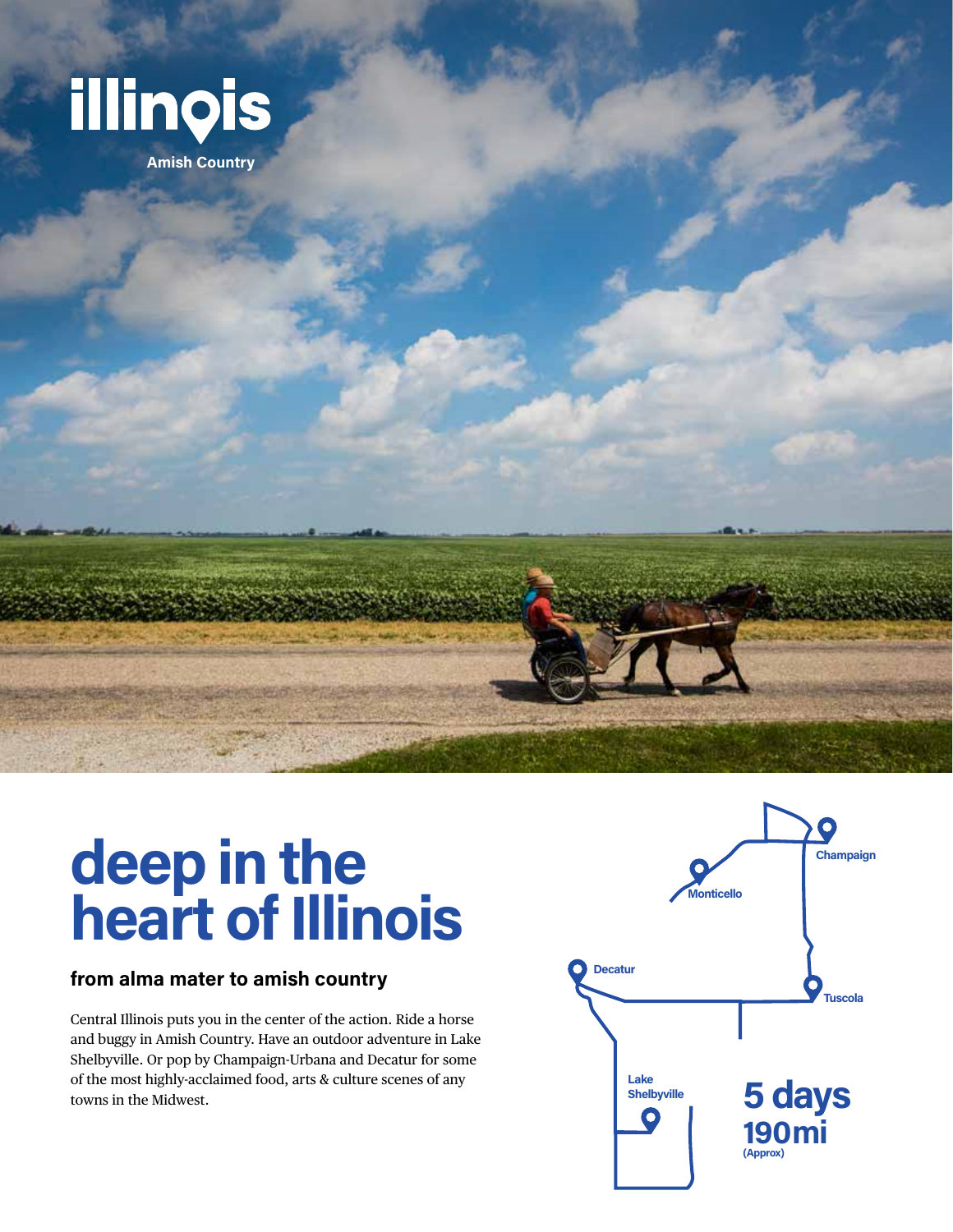







**k & Retreat Center** 

*Many places have reopened with limited capacity, new operating hours or other restrictions. Inquire ahead of time for up-to-date health and safety information.*

### **Day 1** Champaign, Monticello

Champaign-Urbana area is an eclectic area filled with all sorts of great experiences, which means it's a great place to start your trip. If you're there in the fall, don't miss a visit to **Curtis Orchard & Pumpkin Patch**, a historic familyrun farm featuring all sorts of seasonal treats and activities. In Champaign, stroll the beautiful gardens of the **Japan House**, a cultural educational facility where you can take part in a traditional Japanese tea ceremony.

When it comes to local eats and treats, there's no shortage of great options in the area. In Urbana, the **Black Dog Smoke & Ale House** has mouthwatering barbecue and craft beers. **Pandamonium Donuts** and **Jarling's Custard Cup** both specialize in one-of-a-kind sweet treats. For incredible craft beer, stop by breweries like **Blind Pig Brewery** in downtown Champaign and **Riggs Beer Company** in Urbana – known for their sustainably brewed beers. If you're more of a wine lover, stop by **Alto Vineyard Tasting Room**, also in Champaign, for some delicious wine that's grown and produced in Illinois' Shawnee Forest Country.

Take an afternoon and head over to nearby Monticello where you can meander through the **Allerton Park & Retreat Center**, which offers a unique mix of art, nature and history. And if you're looking to appreciate even more art, head to **Prairie Fire Glass** in Monticello that creates one-of-akind glass blown works of art – the perfect souvenir to take home! For another outdoor experience, nearby in Mahomet is home to the beautiful **Mabery Gelvin Botanical Garden**.

Stay the night at the **Hyatt Place Champaign** or the stylish **I Hotel and Conference Center** for the total guest experience.

## **Day 2** Tuscola

Head south through Tuscola, stopping for some delicious homemade chocolates at family-owned **Flesor's Candy Kitchen** and maybe some retail therapy at **Tanger Outlets**. Onward to the land of Amish Country – Arthur! The small town of Arthur is home to more than 2,000 Amish residents and hundreds of charming countryside shops and businesses to discover. There, you'll find the **Amish Country Information Center** to learn more about the region's history and you can take a guided **Amish Country tour** to take in the region's views along with tours through Amish farms, woodworker shops and even meals in Amish homes.

When you've worked up an appetite, stop by at **Pauly's BBQ** for some mouthwatering pulled pork or **Yoder's Kitchen** for authentic Amish homestyle cooking. Next, pick up something sweet at **Dicks Pharmacy**, an old-time soda fountain known for its tasty ice cream treats.

If you're looking for another unexpected adventure, look no further than a trip to **Aikman Wildlife Adventure**, a drive-thru zoo in Arcola where you can get up close and personal with animals like zebras, bison, camels and more. Spend the night at **Arthur's Country Inn** for an authentic overnight Amish experience.



**Prairie Fire Glass**



**Tanger Outlet Center at Tuscola**



**Amish Country**



**Aikman Wildlife Adventure**